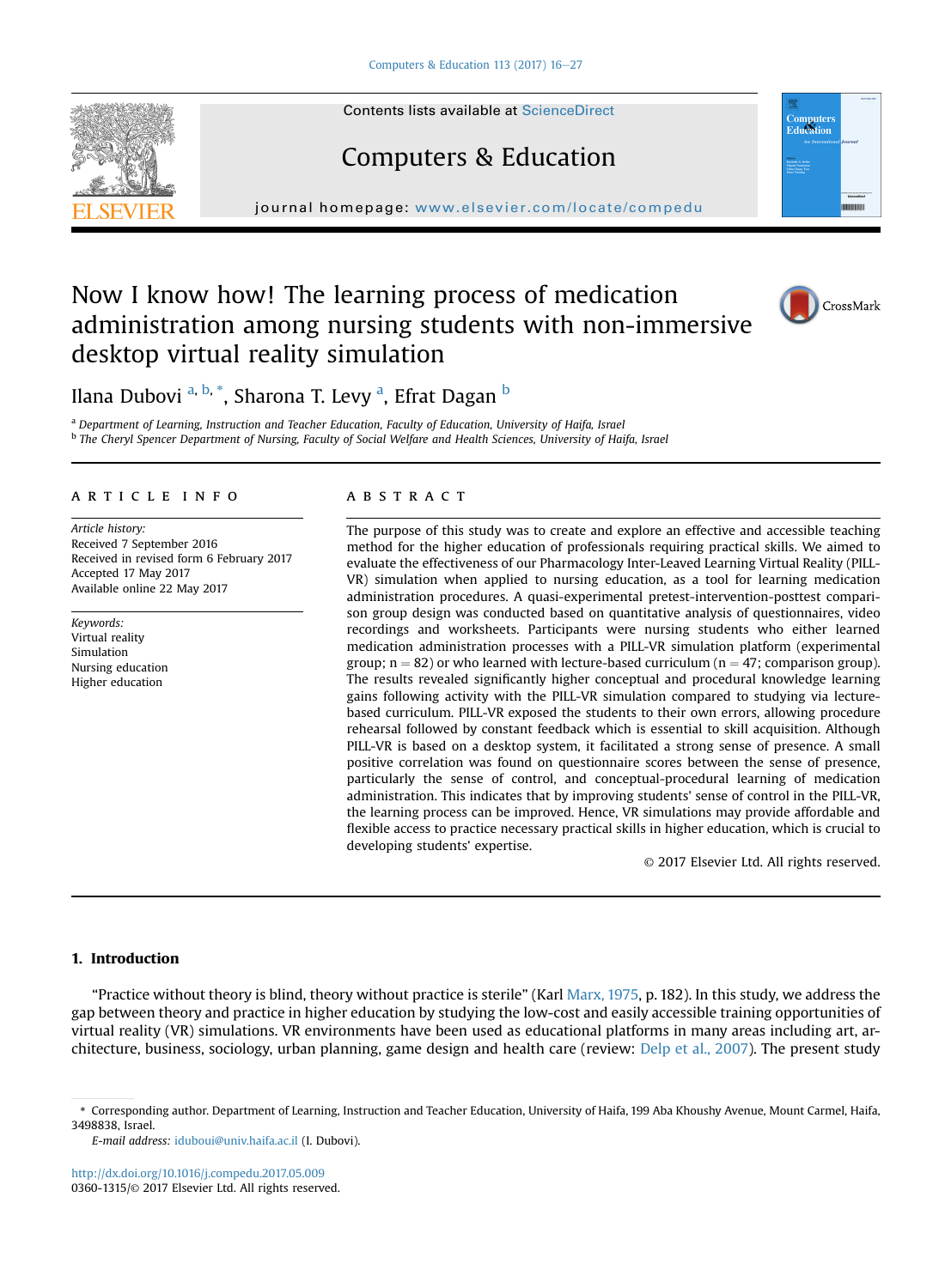focused on nursing education and applied the Pharmacology InterLeaved Learning Virtual Reality (PILL-VR) environment ([Dubovi, Levy,](#page-10-0) & [Dagan, 2015\)](#page-10-0) that supports the learning and practicing of medication administration procedures via a desktop virtual environment.

Many studies have highlighted the theory-practice gap between the theoretical abstractions learned in academic edu-cation and the practical skills required for their application in real-world professional practice settings (e.g. [Burnet](#page-10-0)  $\&$  [Smith,](#page-10-0)  $2000$ ; de la Harpe & [Radloff, 2000](#page-10-0), pp. 165–179). Moreover, practitioners of all sorts, including nurses, report experiencing a noticeable gap between what they have learned in university and what they practice at the working place. Each context has its own intricate set of considerations that need to be addressed in the workplace. With respect to nursing and other health professions, a significant concern worldwide is the lmited opportunities available for practicing in the clinical setting, mainly due to a shortage of clinical placement sites and the priority for patient safety [\(Hayden, Smiley, Alexander, Kardong-Edgren,](#page-11-0) & [Jeffries, 2014\)](#page-11-0). For example, one study found that while nursing students are expected to learn medication administration practices to ensure the safety of their patients, which requires practical procedural knowledge and skills, only 10% of nurse managers believe that those new graduate nurses are ready for administering medications [\(Berkow, Virkstis, Stewart,](#page-10-0)  $\&$ [Conway, 2008](#page-10-0)). Likewise, near-error situations and adverse events are disproportionately associated with treatment by novice nurses (review: [Hickerson, Taylor,](#page-11-0) & [Terhaar, 2016](#page-11-0)).

Medication administration errors were identified as the most common type of error in health care in the USA by the Institute of Medicine's report [\(Aspden, Wolcott, Bootman](#page-10-0) & [Cronenwett, 2006\)](#page-10-0). It is estimated that at least 44,000 American deaths in hospitals each year are attributed to such errors [\(Kohn, Corrigan,](#page-11-0) & [Donaldson, 2000](#page-11-0)), most of which are preventable ([Lisby, Nielsen, Brock,](#page-11-0) & [Mainz, 2010\)](#page-11-0), and exceed the number of annual deaths from motor vehicle accidents (43,458) and breast cancer (42,297) [\(Institute of Medicine of the National Academies, 2006](#page-11-0)).

The PILL-VR environment is designed as part of a larger architecture aimed at addressing the gap between theory and practice in academic teaching of practical professions, where conceptual, symbolic and experiential understanding of learning components are engaged separately. In this paper, we focus on an experiential space and report our experience of teaching nursing medication administration procedures with PILL-VR simulations.

#### 1.1. Nursing education

Since the days of Florence Nightingale, nursing education has changed significantly, from apprenticeship training at the bedside to academic-based education and training [\(American Nurses Association, 1965;](#page-10-0) [Institute of Medicine, 2010](#page-11-0)). Many positive changes have accompanied this shift including nursing research advancements; growing recognition of nursing as a distinct academic discipline and profession; and better patient outcomes (i.e., lower mortality and failure-to-rescue rates; [Aiken et al., 2014\)](#page-10-0). However, the limited access to practice nursing skills at the bedside has resulted in students being less able to transfer or apply their knowledge appropriately to the hospital setting [\(Waldner](#page-11-0) & [Olson, 2007](#page-11-0)).

The theory-practice gap can be illustrated with the medication administration process. Registered nurses are the primary practitioners responsible for the administration of medication and spend between 20 and 40% of their time on this task ([Westbrook, Duf](#page-11-0)field, Li, & [Creswick, 2011\)](#page-11-0). Effective training for medication administration according to protocols is needed as the literature identifies problems in students' application of this knowledge into practice ([King, 2004; Manias](#page-11-0) & [Bullock,](#page-11-0) [2002](#page-11-0)), and in their lack of confidence [\(Latter, Yerrell, Rycroft-Malone,](#page-11-0) & [Shaw, 2000](#page-11-0)).

## 1.2. Simulations in nursing education

In the nursing domain, promising efforts have been made involving the creation of a variety of simulations for practicing skills in a broad range of professional activities. These simulations are "an attempt to replicate some or nearly all of the essential aspects of a clinical situation so that the situation may be more readily understood and managed when it occurs for real in clinical practice" ([Morton, 1995,](#page-11-0) p. 76). In recent years, low-fidelity patient simulations (LFPS) to high-fidelity patient simulations (HFPS) have become increasingly popular educational tools. However, financial challenges prevent many nursing schools from using these platforms [\(Lapkin](#page-11-0) & [Levett-Jones, 2011\)](#page-11-0). Non-immersive computer-based VR simulations might be an accessible and affordable strategy, for delivering flexible and broad-ranging scenarios that focus on cognitive and manual skills in nursing. (For a cost utility description see: [Kapp](#page-11-0) & O'[Driscoll, 2010; Lapkin](#page-11-0) & [Levett-Jones, 2011; Tuoriniemi](#page-11-0) & [Schott-](#page-11-0)[Baer, 2008; Rothgeb, 2008\)](#page-11-0).

VR is a three-dimensional computer environment. It provides interactive experiences of an alternate reality in which participants are avatars who can move, sense, touch and act upon simulated objects, supporting the perception that these objects really do exist ([Ghanbarzadeh, Ghapanchi, Blumenstein,](#page-11-0) & [Talaei-Khoei, 2014\)](#page-11-0). Most users have a sensation of being a part of the virtual environment; a feeling of "being there" which is called a 'sense of presence'. As stated by [Witmer and Singer](#page-11-0) [\(1998\)](#page-11-0), several factors contribute to the sense of presence: control, realism, distraction and sensory input. Thus, when the user interacts with the environment in a natural realistic manner and controls events, he sees his avatar behaving as expected and the 3D world changing accordingly to his commands, enhancing the sense of presence. VR environments can be classified as immersive and non-immersive. Immersive VR involves a high degree of interactivity and high-cost peripheral devices, i.e., head mounted displays or a room where the walls are projection screens (called CAVE). Non-immersive VR is often called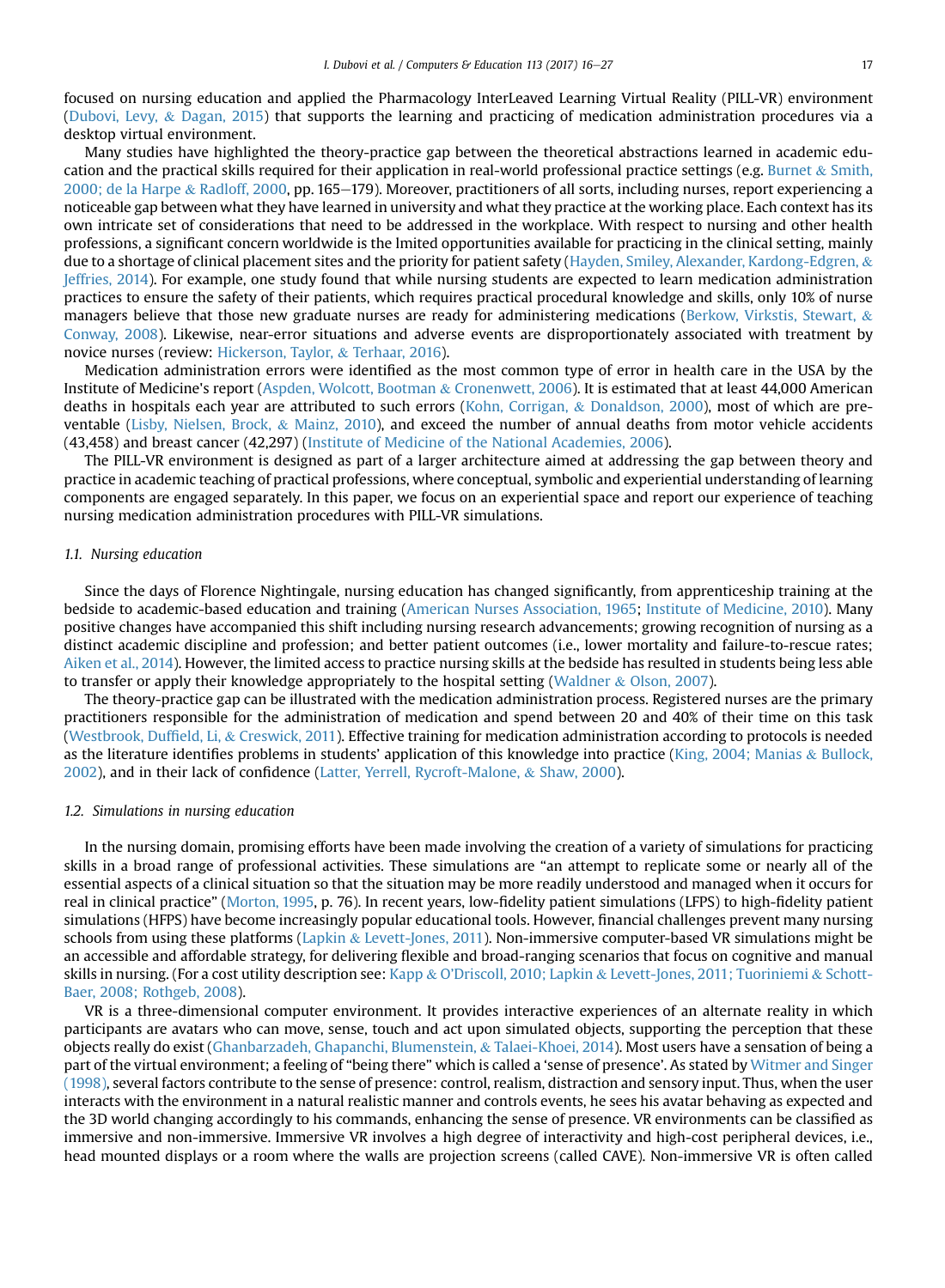desktop VR and it is in the form of a window into a virtual world displayed on a computer monitor and the interaction can be made via a mouse ([Choi, Dailey-Hebert,](#page-10-0)  $\&$  [Simmons Estes, 2016](#page-10-0), pp. 1–360).

VR have been partially adopted in educational and pedagogical fields, especially in higher education, mainly in the lowimmersive form. The main applications of low-immersive VR in higher education settings are: virtual lecturing, a virtual replica of a classroom setting; field trips as individual learning experiences at a museum, hotel; simulations are used for learning processes that are generally difficult to practice in the real world such as flying in the solar system; and game-based experiences (review: [Choi et al., 2016\)](#page-10-0). A recent meta-analysis suggests that virtual reality-based instruction in K-12 and higher education are highly effective ([Merchant, Goetz, Cifuentes, Keeney-Kennicutt,](#page-11-0) & [Davis, 2014\)](#page-11-0).

Different from university learning in educational fields, research into health care education shows inconsistent evidence regarding non-immersive VR simulation use. A recent meta-analysis [\(Cook, Erwin,](#page-10-0) & [Triola, 2010](#page-10-0)), indicated that nonimmersive VR simulation contributes negligible differences in knowledge outcomes in comparison to non-computer interventions, including normative instruction (typically lectures). In contrast, another meta-analysis which examined the effect of desktop VR simulations compared to normative methods of instruction, showed a clear positive pooled overall effect of learning gains with VR simulations [\(Consorti, Mancuso, Nocioni,](#page-10-0) & [Piccolo, 2012](#page-10-0)).

A combination of the highly effective results in education and the inconclusive evidence in health care both indicate the need for additional designs and research. Moreover, the paucity of research into the processes of learning prompts the current research into students' experiences with VR. Regardless of the educational opportunities that VR affords in nursing research and practice, it has not been extensively used and there are no studies incorporating a large sample of participants. Recent studies exploring the implementation of a virtual hospital unit to train safety treatment, difficult interpersonal communications and priorities in decision making processes [\(Aebersold, Tschannen, Stephens, Anderson,](#page-10-0) & [Lei, 2012](#page-10-0)); the teaching of management and decision-making skills in different clinical conditions [\(Honey, Connor, Veltman, Bodily,](#page-11-0) & [Diener, 2012;](#page-11-0) [Jenson](#page-11-0) & [Forsyth, 2012; McCallum, Ness,](#page-11-0) & [Price, 2011;](#page-11-0) [Smith](#page-11-0) & [Hamilton, 2015](#page-11-0)); and concepts of disaster triage ([Foronda](#page-11-0) [et al., 2016\)](#page-11-0) have all involved very small samples of students ( $n \le 15$ ). Clearly, teaching via the VR medium is at an early stage and larger cohorts of students are needed to further understand this tool in undergraduate studies ([Irwin](#page-11-0)  $\&$  [Coutts,](#page-11-0) [2015](#page-11-0)).

# 1.3. Research aim

The purpose of this study was to evaluate the effectiveness of the PILL-VR simulation as a large-scale teaching strategy for medication administration among nursing students, as well as to understand the students' experiences in this environment.

## 1.4. Research questions

- 1) What impact does learning with the PILL-VR environment have upon conceptual and procedural learning of the medication administration procedures in comparison to learning with a normative lecture-based curriculum after the intervention and after a five-month duration?
- 2) How does the PILL-VR environment facilitate learning of the medication administration procedure in terms of participants' sense of presence in the environment and their performance in the process of conducting procedures in the environment?

## 2. Methods

#### 2.1. Participants

Participants included volunteer sophomore nursing students in the Nursing Department at a university in Haifa, Israel. The experimental study group was comprised of 104 students. Of these, 82 (78%) students completed both the pre- and post-test questionnaires. The comparison group included 73 students and 47 (65%) had taken both the pre- and post-test evaluations. Together, 129 students completed the pre- and the post-test evaluations.

The comparison group of students receiving the normative lecture-based curriculum were one academic year below the experimental group receiving the PILL-VR training [\(Fig. 2\)](#page-5-0). The reasons for this were threefold: to enlarge our sample, to reduce diffusion between the intervention and comparison groups by separating them as much as possible, and to prevent any resentful demoralization of comparison group students. Ten experimental group students were randomly selected. They were recorded together with their screen videos while they worked with the environment. There were no statistically significant differences in demographic characteristics and baseline academic achievements between the experimental and the comparison group ([Table 1\)](#page-3-0).

The study was conducted following the approval of the university ethics committee (exempt, #165/14).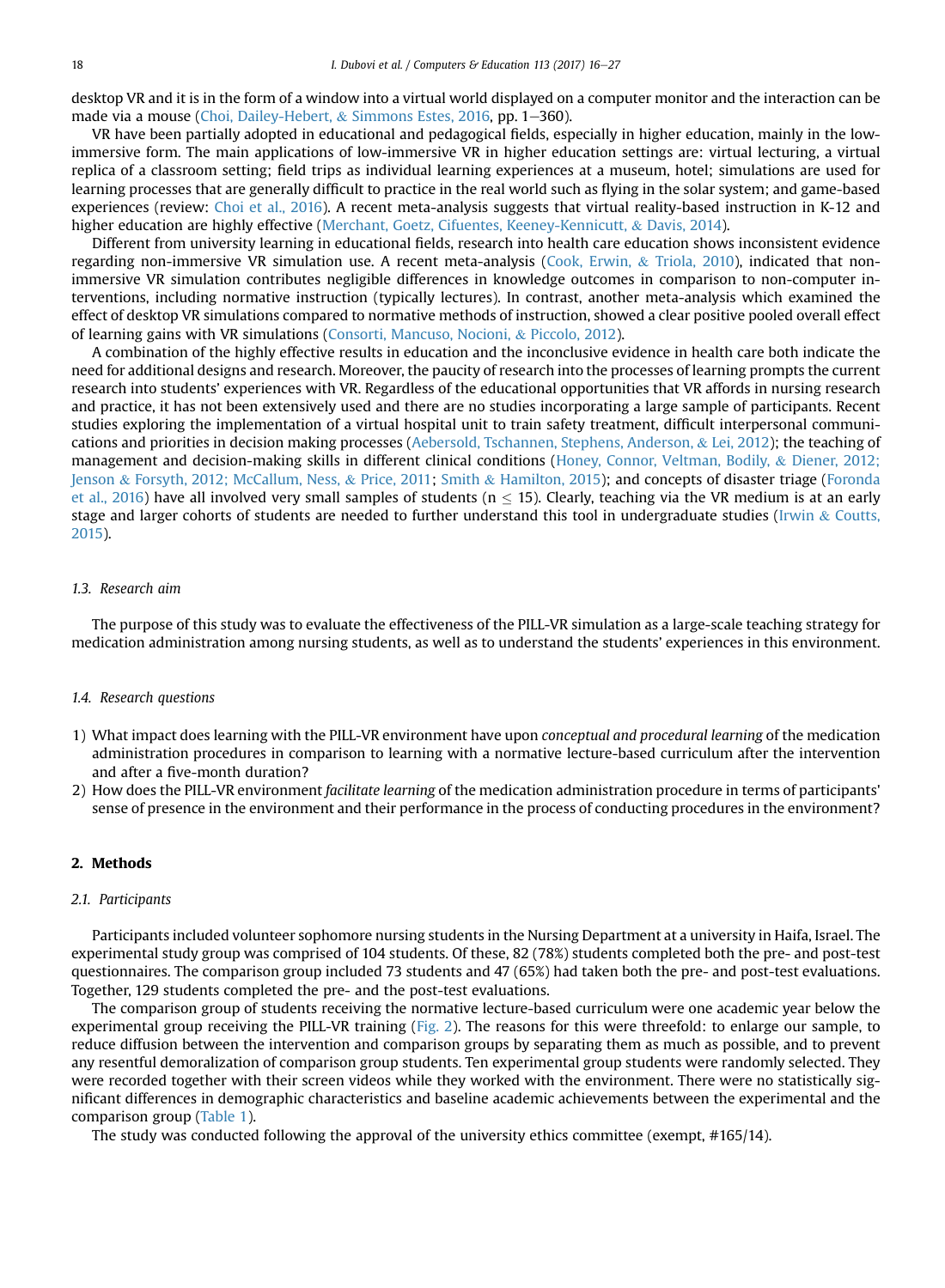# <span id="page-3-0"></span>2.2. Research design

A quasi-experimental pretest-intervention-posttest comparison group design was conducted based on quantitative analysis of questionnaires, video recordings and worksheets ([Fig. 2](#page-5-0)).

#### 2.3. Procedure

Table 1

The experimental group ( $n = 82$ ) learned with the PILL-VR environment for a total of three hours instead of the normative lecture-based curriculum. Whereas the comparison group ( $n = 47$ ) learned medication administration via the normative lecture-based curriculum only. The lectures were given by two pharmacists using power-point traditional presentations for a total of approximately  $3-4$  h. Pre- and post-test evaluations were undertaken at the beginning and at the end of each semester (nearly one month before and two months after the activities on the last day of the academic semester). Students in the experimental group who completed the pre-test and post-test questionnaires were requested to fulfill a delayed post-test measure five months after the intervention.

## 2.4. Data collection instruments

#### 2.4.1. The PILL-VR environment for medication administration

The PILL-VR environment was designed by this research group in early 2014 ([Dubovi et al., 2015](#page-10-0)). The environment was developed with OpenSim, an open source 3D desktop VR multi-platform ([http://opensimulator.org/wiki/Main\\_Page](http://opensimulator.org/wiki/Main_Page)). Development involved 110 h of computer programming, a PhD student, a designated server and its upkeep. The architecture is of a hospital ward (in a hospital on a virtual island) and includes two rooms: 1) a patient room with an animated patient lying on a bed, and 2) a room with a range of medical equipment and a variety of different medications which are available in a medicine cabinet. Patient history and physician orders are available on an electronic medication management cart.

A student participant enters the PILL-VR environment as a nurse-avatar. Initially, the student is invited to explore his/her avatar-body, and perform actions such a moving about, opening cabinets, picking up equipment and reading charts. This exploration phase is designed for 45 min, based on previous studies [\(Foronda et al., 2016; Ulrich, Farra, Smith,](#page-11-0) & [Hodgson,](#page-11-0) [2014](#page-11-0)), as well as on our own pilot study, showing the importance of naïve VR users having sufficient time for environmental acclimation.

After the acclimation, two scenarios (A and B) are presented as basic medication procedural exercises. The student has to learn and apply his/her knowledge by carrying out the following steps: Assessing the patient's clinical condition, interpreting the physician's orders, preparing the medication for administration (e.g. choosing the correct medication, calculating the medication dose), administering it to the patient, and monitoring and evaluating the effectiveness and side-effects of the treatment [\(Fig. 1\)](#page-5-0).

| Demographic characteristics and university entrance and course achievements: Comparisons between the experimental and comparison student groups. |                                 |                               |                   |                         |
|--------------------------------------------------------------------------------------------------------------------------------------------------|---------------------------------|-------------------------------|-------------------|-------------------------|
|                                                                                                                                                  | Experimental Group ( $n = 82$ ) | Comparison Group ( $n = 47$ ) | Total $(n = 129)$ | Statistics <sup>a</sup> |
| Age (years)                                                                                                                                      | $22.7 \pm 2.4$                  | $22.9 \pm 2.8$                | $23 \pm 3$        | $0.64$ ( $p = 0.52$ )   |
| Female                                                                                                                                           | 61 (74%)                        | 36 (77%)                      | 97 (75%)          | $0.078(p = 0.78)$       |
| Male                                                                                                                                             | 21 (26%)                        | 11 (23%)                      | 32 (25%)          |                         |
| Arabs:                                                                                                                                           |                                 |                               |                   | 2.1 ( $p = 0.71$ )      |
| Muslim                                                                                                                                           | 29 (35%)                        | 21 (45%)                      | 50 (39%)          |                         |
| Christian                                                                                                                                        | 17 (21%)                        | 6(13%)                        | 23 (18%)          |                         |
| Druze                                                                                                                                            | 4(5%)                           | 3(6%)                         | 7(5%)             |                         |
| Jewish                                                                                                                                           | 31 (38%)                        | 16 (34%)                      | 47 (36%)          |                         |
| Other                                                                                                                                            | 1(1%)                           | 1(1%)                         | 2(2%)             |                         |
| Psychometric Entrance Test score <sup>b</sup>                                                                                                    | $606 \pm 51$                    | $594 + 43$                    | $601 + 48$        | $-1.25$ ( $p = 0.20$ )  |
| Hebrew (YAEL test) score <sup>c</sup>                                                                                                            | $114 \pm 12$                    | $115 \pm 9$                   | $114 + 11$        | $-0.46$ ( $p = 0.61$ )  |
| Chemistry course score                                                                                                                           | $66 \pm 16$                     | $75 \pm 37$                   | $75 \pm 37$       | 1.8 ( $p = 0.07$ )      |
| Microbiology course score                                                                                                                        | $88 \pm 8$                      | $85 \pm 9$                    | $87 \pm 9$        | $-1.8$ ( $p = 0.07$ )   |
| Cell-biology course score                                                                                                                        | $91 \pm 8$                      | $90 \pm 9$                    | $90 \pm 9$        | $-0.55$ ( $p = 0.57$ )  |
| Biology course score                                                                                                                             | $91 \pm 8$                      | $88 \pm 11$                   | $90 + 99$         | $-1.12$ ( $p = 0.21$ )  |

Demographic characteristics and university entrance and course achievements: Comparisons between the experimental and comparison student groups.

Numbers represented N  $(\%)$  or Mean  $\pm$  SD.

 $a$  Based on Chi square test or independent sample  $t$ -test appropriate.

<sup>b</sup> Psychometric Entrance Test is a standardized test in Israel, generally taken as a higher education admission exam. It covers three areas: mathematics, verbal reasoning and English language.

 $c$  The YAEL test is a Hebrew proficiency test. Students who take the Psychometric Entrance Test in any language other than Hebrew are also required to take the YAEL test. Here we report the mean scores of 27 students in the comparison group and 50 in the experimental group who took the YAEL test.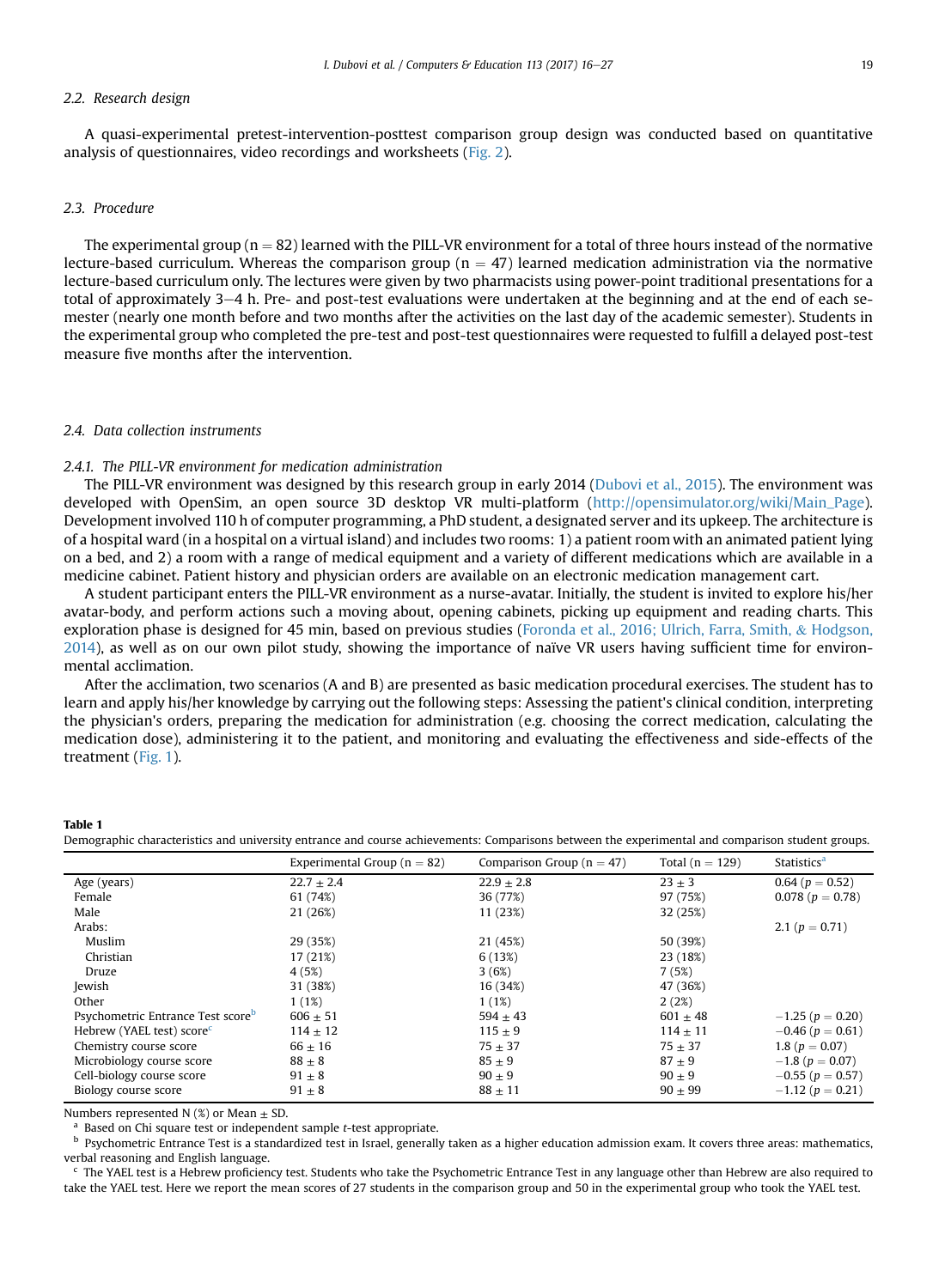The PILL-VR environment was designed to respond to a student's performance by giving feedback with imbedded video based directions. The environment encourages active exploration with error management instructions including work sheets of guided activities.

# 2.4.2. Conceptual and procedural learning

2.4.2.1. MAP knowledge questionnaire. The Medication Administration Procedure (MAP) questionnaire was developed specifically for this study in order to assess the conceptual aspects and the practical applications of medication administration guidelines, as well as the students' decision-making and critical-thinking skills. Construct validity was ensured by structuring the questionnaire according to medication management guidelines [\(Ministry of Health, 2016; National Guideline](#page-11-0) [Clearinghouse, 2012\)](#page-11-0). This was carried out by two pharmacists as well as the nursing faculty. A total of 13 multiple-choice questions which are divided into three sub-scales (1) Medication Administration Sequence; (2) Basic Procedural Concepts [\(Fig. 3,](#page-6-0) example A); (3) Reasoning and Accountability [\(Fig. 3,](#page-6-0) Example B). The latter subscale was developed at a later stage of the study in response to the pilot data in the first year and was part of the comparison's group post-test but not the pre-test questionnaire. The experimental group responded to identical questionnaires. The questionnaire has a time limit of 10 min. Analysis of the MAP questionnaire using Cronbach alpha yielded a high internal consistency score of 0.78.

2.4.2.2. Demographic questionnaire. This questionnaire requested information about the participant's gender, age and ethnicity. Additionally, university entrance scores and course achievements from the first academic year were collected from the University of Haifa data base.

# 2.4.3. Facilitation of learning with the PILL-VR environment

2.4.3.1. Presence questionnaire. We used the Presence Ouestionnaire (PO) during the study in order to evaluate participants' sense of presence using the PILL-VR environment. The PQ was developed by [Witmer and Singer \(1998\)](#page-11-0) to measure the degree to which the participant is " … experiencing the computer-generated environment rather than the actual physical locale" (p.225). The instrument addresses three subscales: (1) Involved/Comparison (11 items) refers to the degree of: subjective comparison felt in the VR, the responsiveness of the VR environment to initiated actions, and involvement in the VR environment; (2) Natural (3 items) refers to the degree at which the interactions with the environment felt natural; (3) Interface Quality (3 items) refers to the degree of distraction caused by the quality of the interface. The participants rated their experiences on a 7-point Likert scale from 1 (not at all) to 7 (completely). The PQ was translated to Hebrew and validated by [Kizony \(2006\)](#page-11-0) with a high internal consistency  $\alpha = 0.89$ . The overall internal consistency in the current study was  $\alpha = 0.88$ , similar to previous reports [\(Witmer](#page-11-0) & [Singer, 1998\)](#page-11-0).

2.4.3.2. Students' worksheets and video recordings. Worksheets were part of the learning environment guiding the activities, providing information and asking questions. These worksheets were also used to capture participants' declarative knowledge regarding medication administration procedures. Additionally, in order to observe first-hand the process of learning with the PILL-VR environment, 10 randomly-selected students were recorded together with their screen videos while they worked at the PILL-VR environment. This information was captured with Camtasia (<https://www.techsmith.com/camtasia.html>).

## 2.5. Data analysis

#### 2.5.1. Conceptual and procedural learning (MAP knowledge questionnaire)

The MAP questionnaire responses were coded as correct or incorrect answers, and the total score was calculated as the percentage of correct answers. The pre- and post-test results, including the overall score as well as the scores for each of the three subscales, were analyzed with descriptive statistics (Mean, SD). Gained knowledge following the PILL-VR practical training was calculated for each student by: [(post-test score) - (pre-test score)]/(pre-test score). Then, learning gains descriptive statistics (Median, Mean, SD) was calculated for the experimental and for the comparison groups. The learning gains were compared using a Mann-Whitney U test for non-parametric data with an effect size as  $r$  ([Fritz, Morris,](#page-11-0) & [Richler,](#page-11-0) [2012](#page-11-0)). For evaluation of learning retention between the three time points in the experimental student group, a repeated measures ANOVA was used.

Data was analyzed using SPSS (version 21, IBM Corporation, Armonk, NY).

#### 2.5.2. Facilitation of learning with the PILL-VR environment

The perception of presence (PQ) was analyzed by computing the mean (and standard deviation [S.D.]) scores for each subscale. We then used a bivariate correlation to determine any associations between the sense of presence in the virtual environment and conceptual and procedural learning.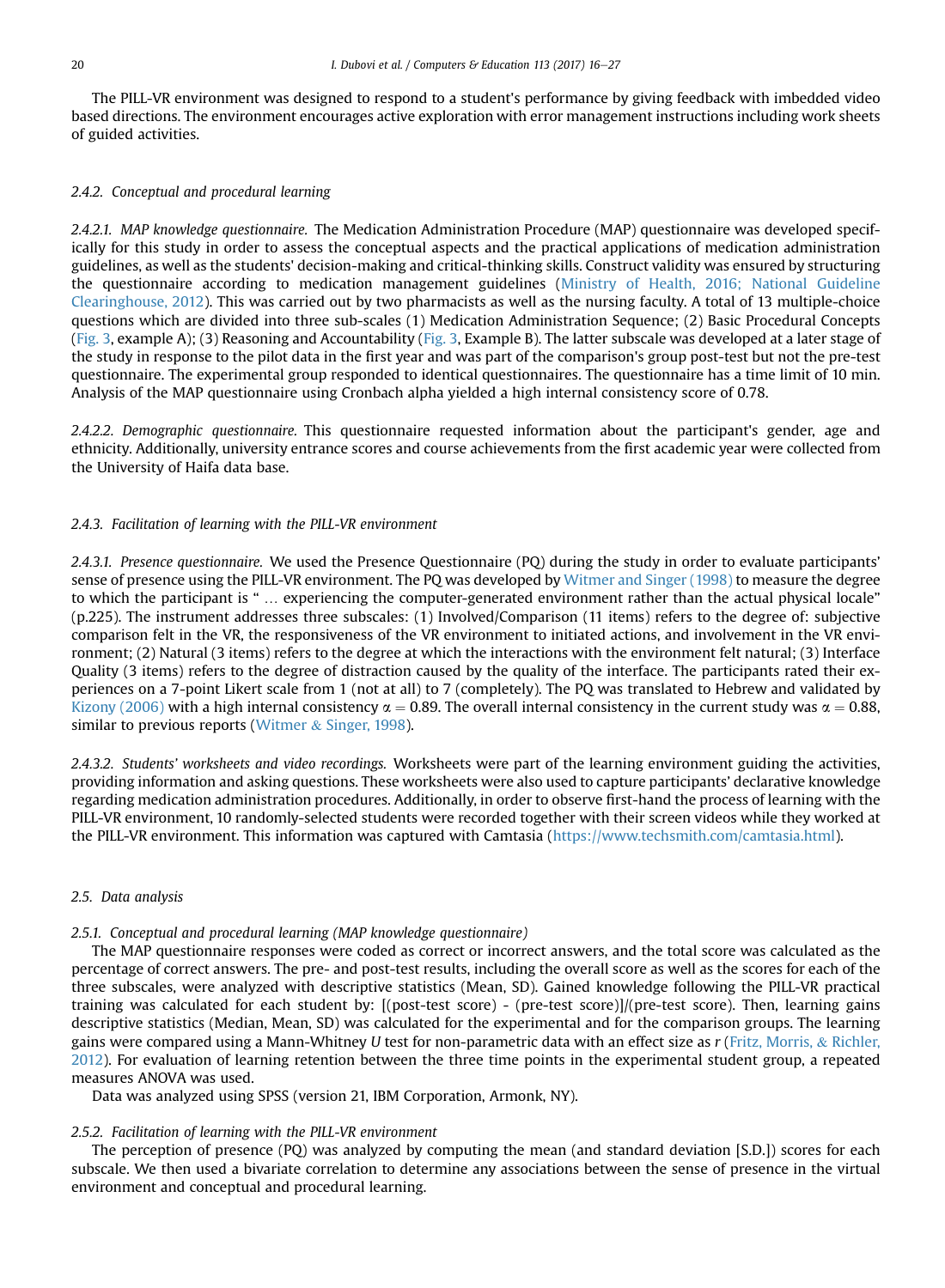a. Participants practice the medication administration procedures



c. A safe arena for learning in which errors are tolerated, revealed and provided with feedback



Fig. 1. Photograph and screenshots of students following guided inquiry activities which are scripted as scenarios in the PILL-VR environment.



Fig. 2. Flow chart of the study design and procedure.

<span id="page-5-0"></span>b. Participants as nurse-avatars in a virtual ward in the PILL-VR environment

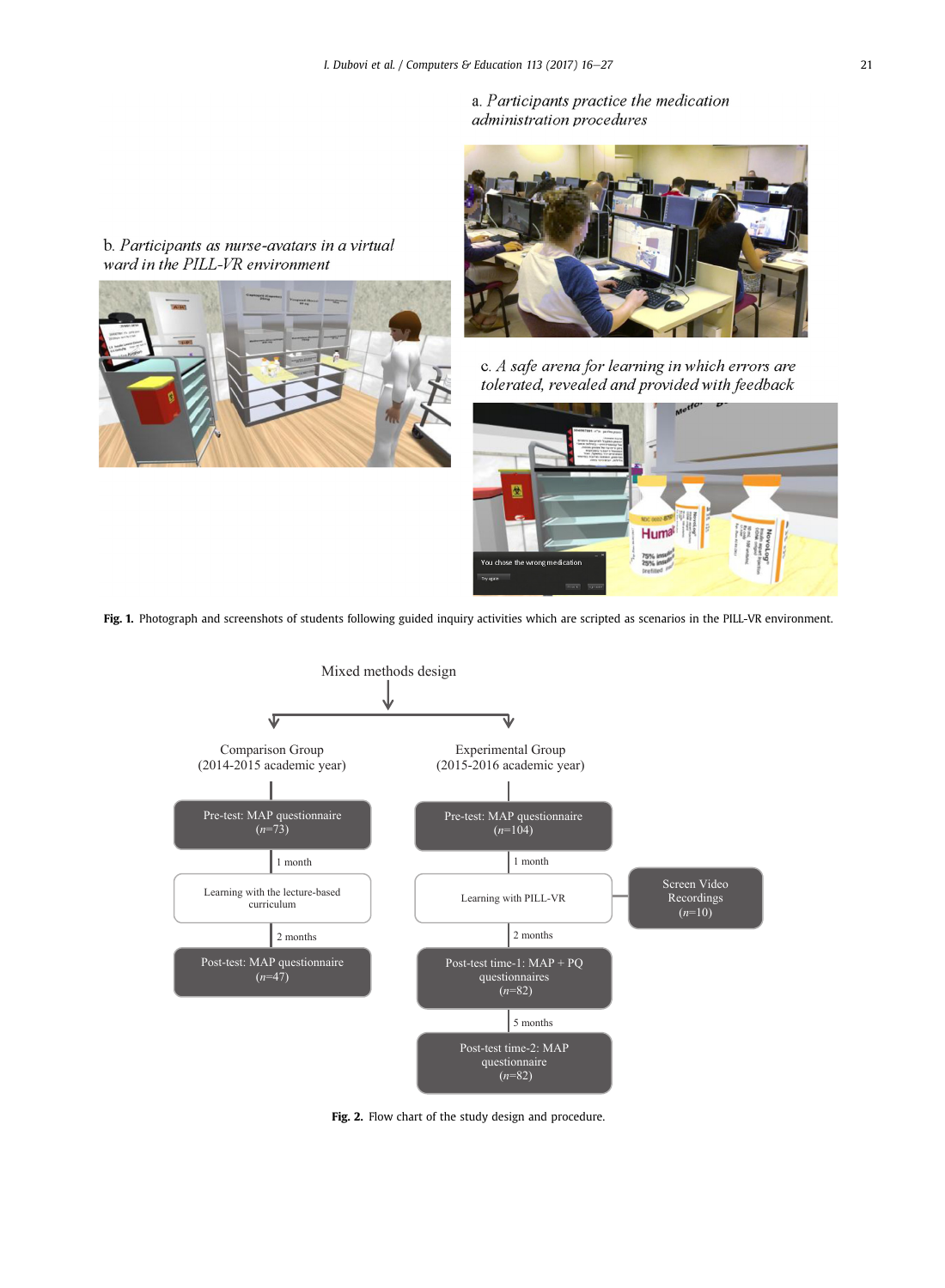# <span id="page-6-0"></span>Example A:

You are presented with two medications which are responsible for glycemic control.

Compare the two and then choose the correct answer below:

A. These two medications have the same trade name but different generic names.

B. These two medications have different trade names and different generic names.

C. These two medications have the same trade and generic names.

D. These two medications have different trade names but the same generic name.

## Example B:

The nurse brought Mr. Jacobs his medications that treat high

blood pressure and prevent thrombosis (anticoagulants). While Mr. Jacobs took his medications,

he accidentally dropped the cup and the pills fell to the ground, scattering around the bed.

The nurse needs to decide how manage this situation. Choose the most appropriate decision and

explain why you chose it:

| А.                                                                                                                                                                           | В.                                                                                                                                                                  |
|------------------------------------------------------------------------------------------------------------------------------------------------------------------------------|---------------------------------------------------------------------------------------------------------------------------------------------------------------------|
| I will throw away the pills that<br>fell and I will bring Mr. Jacobs<br>new medications according to<br>his medical records.<br>Additionally, I will report the<br>incident. | I will not administer Mr. Jacobs<br>his medications anew. I will<br>report to the physician about the<br>incident and then I will follow<br>up for his vital signs. |
|                                                                                                                                                                              |                                                                                                                                                                     |

Fig. 3. An example of two questions from the MAP knowledge questionnaire (Example A: the correct answer is D; Example B: The correct answer is B).

To assess the ten students' performance whose activities were captured within the PILL-VR, we measured the amount of time it took to complete the medication administration process, and counted the number of errors. A Wilcoxon Signed-Rank Test of repeated time trials was conducted to compare the performance differences between scenarios A and B.

# 3. Results

In order to show the sample validity, we compared students who completed both the pre- and the post-test questionnaire to students who did not complete the post-test questionnaire. At the experimental study group no significant difference was found in the pre-test scores up between students who did not complete the post-test questionnaire compared to those who completed both the pre- and the post-test evaluations ( $t = -1.29$ ,  $p = 0.25$ ). Similarly, at the comparison group no significant difference was found for the pre-test scores between students who did not complete the post-test questionnaire and those who completed both evaluations ( $t = -0.30$ ,  $p = 0.75$ ).

## 3.1. Conceptual and procedural learning of the medication administration procedures

Pre-test overall scores on the conceptual and procedural MAP knowledge questionnaire were comparable for the two groups:  $55 \pm 17$  for the experimental group and  $51 \pm 20$  for the comparison group, showing no significant differences (paired  $t = -1.08$ ,  $p = 0.28$ ). Students' prior knowledge regarding clinical procedures reflects about half of the principles and practices.

Questionnaire scores and learning gains (post  $-$  pre-test/pre-test) are presented in [Table 2](#page-7-0). The experimental group obtained significantly higher scores than the comparison group, with a strong effect size. Their post-test score reaches close 100% possibly showing a ceiling effect. The comparison group did not improve in their overall score.

The experimental group's improvement is true for the overall score as well as all the subscale scores. The highest learning gain was found for the Administration Sequence subscale. Although the Reasoning and Accountability subscale included data

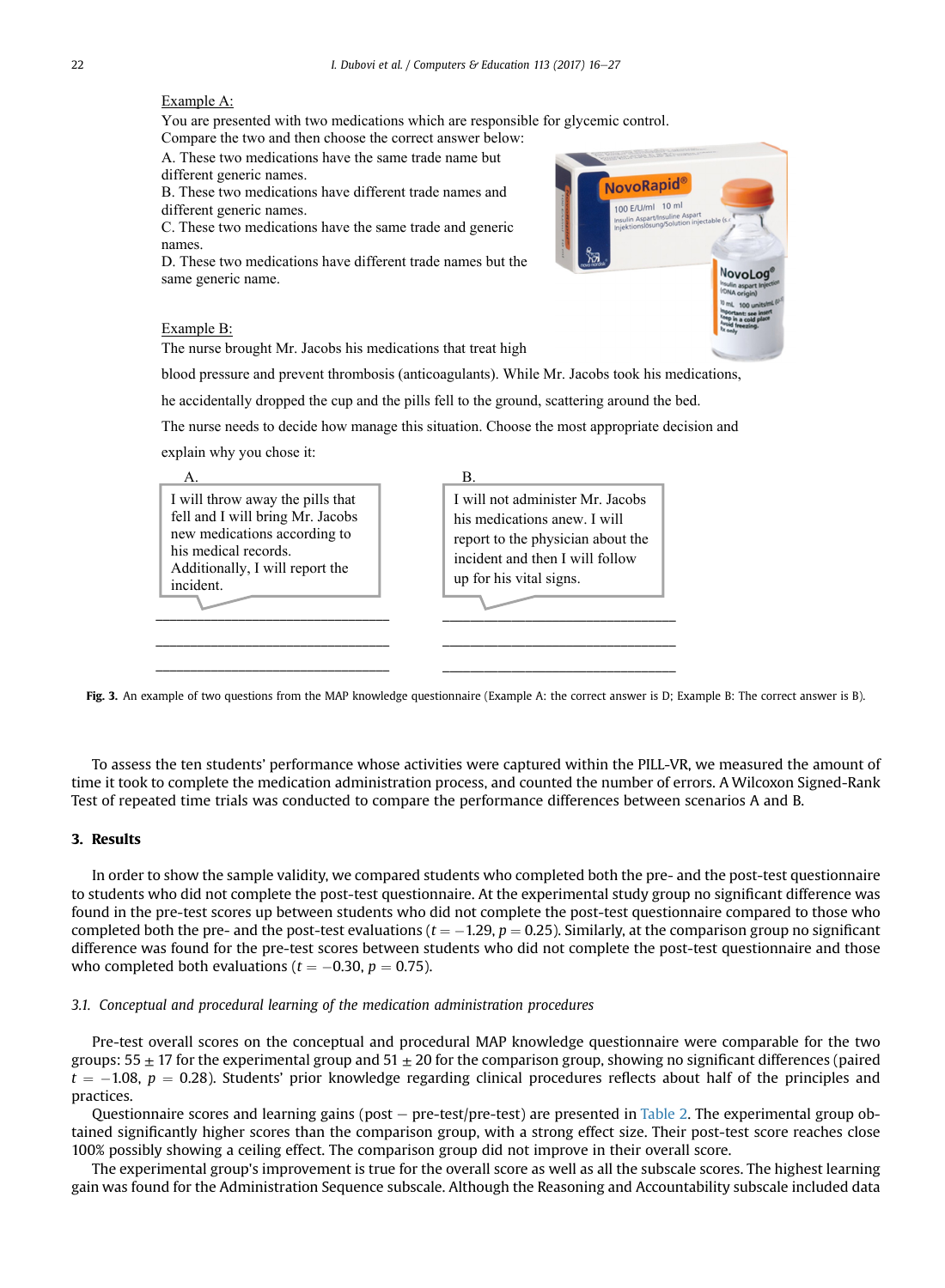<span id="page-7-0"></span>and analysis only for the post-test evaluation, the experimental group obtained a higher mean score than the comparison group (unpaired  $t_{(127)} = -3.8$ , p < 0.001), with a strong size effect of Cohen's  $d = 0.91$ .

In order to test for retention, a repeated measures ANOVA with a Greenhouse-Geisser correction was conducted between the pre-test, post-test and the delayed post-test results. It determined that the MAP questionnaire scores differed significantly between the time points (F (1.62, 113.4) = 251.8,  $p < 0.001$ ). Post hoc tests using the Bonferroni correction revealed that there was a significant difference between pre- and post-test evaluations (two months after the experiment;  $p < 0.001$ ). No significant difference was found between the post-test and the delayed post-test evaluation in the experimental group that took place two and five months respectively after the experiment;  $(p = 0.14)$ , showing a retention of medication administration knowledge five months after the PILL-VR training [\(Fig. 4](#page-8-0)).

### 3.2. Facilitation of learning of the medication administration procedure with the PILL-VR environment

#### 3.2.1. Video recordings and students' worksheets

The PILL-VR environment training was accompanied by worksheets the students were required to complete. Students were asked to answer a multiple-choice question during their VR session: "In order to select the right medication, what should you check?" Choices included: name; dose; manufacturing plant; manufacturing date; standardized medicine cabinet, and expiry date. Nine out of ten students answered this question correctly. However, when they were asked in scenario A to select the right medication from the virtual medicine cabinet, nine of the ten students chose the wrong medication. The errors involved omission of the following steps ([Fig. 5\)](#page-9-0): 1) failure to check the medication brand name (different drugs could have similar names and packaging); and 2) failure to check the medication expiry date. Students' declarative knowledge of what the steps in the procedure are is complete, as seen in their worksheet pen-and-paper answers. However, their procedural knowledge is only partial as viewed by their performance in the PILL-VR itself. For the first scenario (A), a mean of 2.5  $(SD = 1.7)$  attempts were needed to achieve an errorless performance of medication administration.

The amount of time it took for the ten students to complete the medication administration process was measured. A Wilcoxon Signed-Ranks Test of repeated time trials showed that less time (in minutes) was taken in the second scenario (B) (*Median* = 0.75) than in scenario A (*Median* = 4.0),  $Z = -2.3$ ,  $p < 0.05$ . The improved performance was also reflected in fewer errors: during scenario A, a median of 3.0 mistakes was performed, which was then reduced to none in scenario B with a median of 0 mistakes,  $Z = -2.5$ ,  $p < 0.05$ .

### 3.2.2. Presence questionnaire

Results revealed that students perceived a high sense of presence while learning with the PILL-VR environment. Our results showed that the three PQ subscales: Involved/Comparison (5.2  $\pm$  0.7), Natural (4.7  $\pm$  1.03) and Interface Quality  $(5.0 \pm 1.1)$  were either higher or similar to those reported by [Witmer and Singer \(1998](#page-11-0);  $5.2 \pm 0.8$ ;  $4.1 \pm 1.1$ ;  $4.8 \pm 1.1$ , respectively) in their work with immersive VR.

#### 3.2.3. Relation between knowledge and presence scores

A significant though small correlation was found between overall scores on the MAP knowledge questionnaire and the PQ Involved/Control subscale score (Pearson  $r = 0.211$ ;  $p < 0.05$ ) ([Table 3](#page-9-0)) for the experimental group. We have shown in the

| Comparisons or pre-test and post-test in/u-knowledge questionnanc scores and learning gams between the two groups or students (iv = 129). |                             |                           |                    |                          |                           |                                 |                                |      |
|-------------------------------------------------------------------------------------------------------------------------------------------|-----------------------------|---------------------------|--------------------|--------------------------|---------------------------|---------------------------------|--------------------------------|------|
|                                                                                                                                           | Pre-test Score              |                           | Post-test Score    |                          | Learning gain b           |                                 | Statistical tests              |      |
|                                                                                                                                           | Exp.<br>$(n = 82) (n = 47)$ | Comparison                | Exp.<br>$(n = 82)$ | Comparison<br>$(n = 47)$ | Exp.<br>$(n = 82)$        | Comparison<br>$(n = 47)$        | Mann-Whitney Effect size,<br>U |      |
| Overall:                                                                                                                                  | $55 + 17$                   | $51 + 20$                 | $93 + 7$           | $52 + 25$                | $Mdn = 62.$<br>$98 + 1.3$ | $Mdn = 6$ .<br>$6 + 54$ .       | $576***$                       | 0.58 |
| Subscales:                                                                                                                                |                             |                           |                    |                          |                           |                                 |                                |      |
| <b>Medication Admin.</b><br>Seauence                                                                                                      | $32 + 24$                   | $38 + 19$                 | $83 + 19$          | $41 + 24$                | $111 + 92$                | $Mdn = 100$ . $Mdn = 0.12 + 76$ | 728***                         | 0.55 |
| Basic Procedural Concepts $67 \pm 24$                                                                                                     |                             | $65 + 29$                 | $98 \pm 5$         | $57 + 31$                | $Mdn = 50$ .<br>$68 + 93$ | $Mdn = 0.$<br>$-9+52$           | $649.5***$                     | 0.52 |
| Reasoning and<br>Accountability                                                                                                           | $\mathbf{C}$                | $\mathbf{-}^{\mathbf{c}}$ | $96 + 11$          | $70 + 46$                | $\mathbf{-c}$             | $\mathsf{C}$                    | $\equiv$ <sup>c</sup>          |      |

| Comparisons of pre-test and post-test MAP knowledge questionnaire scores and learning gains between the two groups of students (N = 129). <sup>a</sup> |  |
|--------------------------------------------------------------------------------------------------------------------------------------------------------|--|
|--------------------------------------------------------------------------------------------------------------------------------------------------------|--|

Exp, experimental group; comparison, comparison group.

 $***p < 0.001$ .

Table 2

 $^{\text{a}}$  Data are presented in percentages - Mean  $\pm$  SD, Median = Mdn., Range 0-100.<br>b Learning gains were computed to take into account differences in prior knowledge before using the PILL-VR training sessions. MAP que score -pre-score)/(pre-score), i.e. the proportional change from baseline initial understanding of the medication administration requirements.

<sup>c</sup> Reasoning and Accountability component was developed at a late stage of this study; consequently, during the pre-test we have no data collected.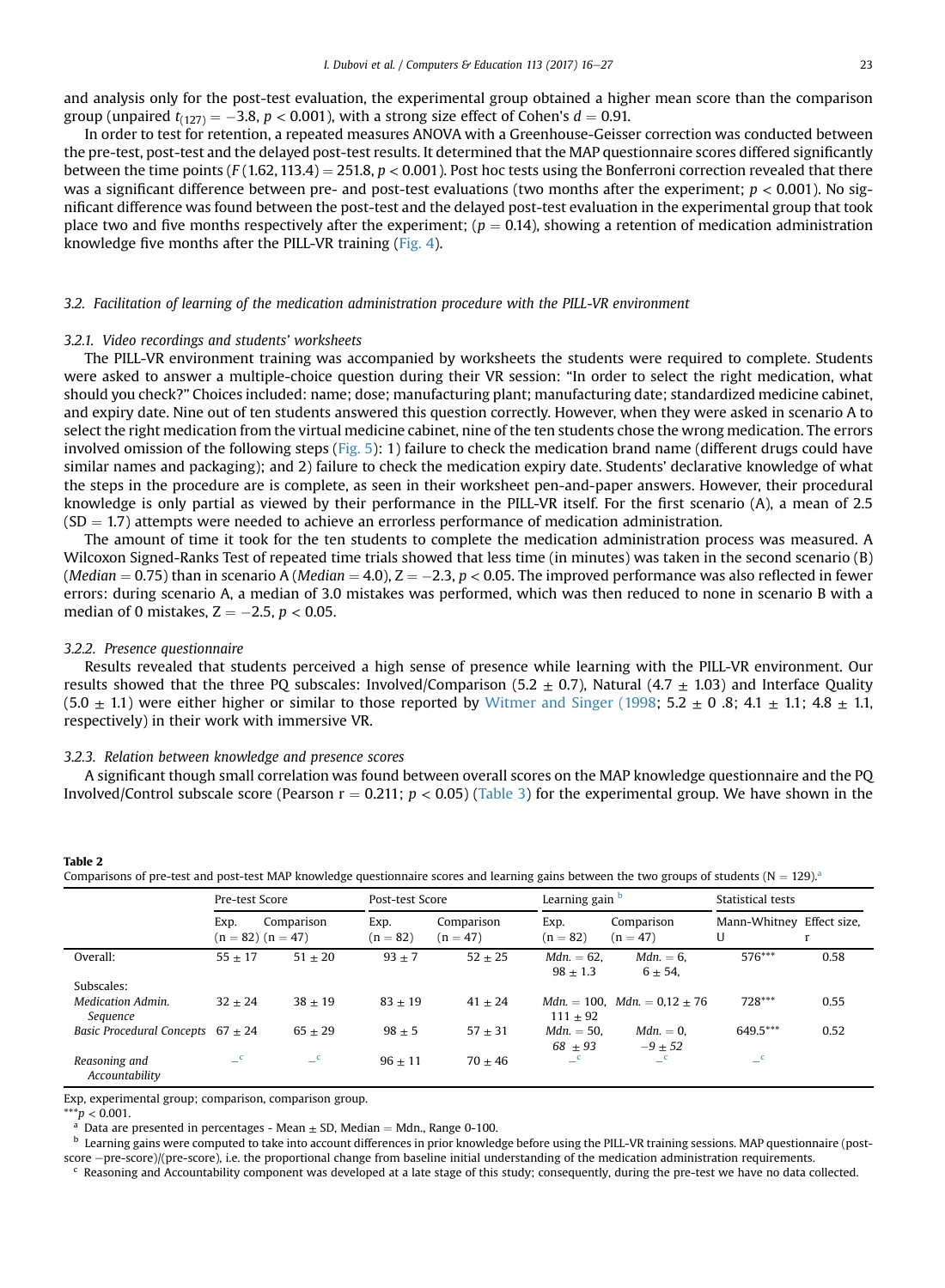<span id="page-8-0"></span>section about participants' sense of presence that a high degree of control was gained during the exploration phase of learning with the PILL-VR environment. In the VR, students learned and practiced the medication administration sequence. Therefore, greater learning of the medication sequence was achieved when participants' sense of control was higher.

# 4. Discussion

Narrowing the gap between theory and practice in education is an ongoing challenge for academic educators of practical professions. In order to demonstrate how the VR environment can integrate learning theoretical knowledge into practice, we examined a particular skill within nursing education; medication administration. The designed environment was the lowcost non-immersive VR desktop system. Nevertheless, our results clearly show that learning medication administration procedures with the PILL-VR supported significantly greater, persistent and consolidated understanding of the practical skills required with respect to learning with the lecture-based curriculum.

The main difference in students' learning outcomes with the PILL-VR versus the normative curriculum involved understanding the medication administration sequence. Procedural understanding of the step-by-step details in the medication administration sequence is a necessary condition for a successful execution. This latter premise can be explained through skill acquisition theory which was outlined by [Fitts and Posner \(1967\)](#page-11-0) and later by [Anderson \(1983\)](#page-10-0). They proposed that learning a new skill involves three stages: the cognitive, associative and autonomous stages. Our results regarding the process of learning within VR aligns well with these stages.

The Cognitive stage involves the learner developing an understanding of what the skill comprises. This process encompasses understanding of the behaviors and characteristics required to carry out a skilled performance of a sequence. Our findings show that learning with PILL-VR enhances students' ability to attend to the medication administration procedure. The PILL-VR environment was designed to support learning of a set of steps in medication administration procedures. The VR platform has the advantage of allowing students to acquire information at their own pace, using both visual and auditory sensory channels to process related information. According to Dual Channel theory, this can release the working memory load which leads to better learning [\(Baddeley, Eysenck,](#page-10-0) & [Anderson, 2009; Clark](#page-10-0) & [Paivio, 1991; Mayer, 2014\)](#page-10-0). The signaling (or cueing) principle in multimedia learning which refers to the finding that people learn more deeply from a multimedia message when cues are added that guide attention to the relevant elements of the material or highlight the organization of the essential material, provides additional support for this claim [\(Mayer, 2014\)](#page-11-0). Having the VR platform provide multisensory cues helps focus students' attention on the relevant task in the environment. These cues work by reducing extraneous cognitive load that distracts attention, and so act to enhance the cognitive learning process.

The Associative stage includes experiential learning. Learners practice and hone their performance based on what they know until efficient patterns of performance emerge. Major errors are detected during this stage and the learner refines responses by identifying which ones are redundant or inefficient. [Anderson \(2009\)](#page-10-0) explains that at this stage the competence is low and performance is very slow and full of errors. Learning with VR simulation, in contrast to learning from lectures, allows experiential learning and error training. Errors during training are valuable pieces of information because they serve as feedback for one's actions and can point out what aspects of one's knowledge need further correction and refinement.



Fig. 4. MAP knowledge questionnaire scores in the experimental group ( $n = 82$ ) before and after learning with PILL-VR environment.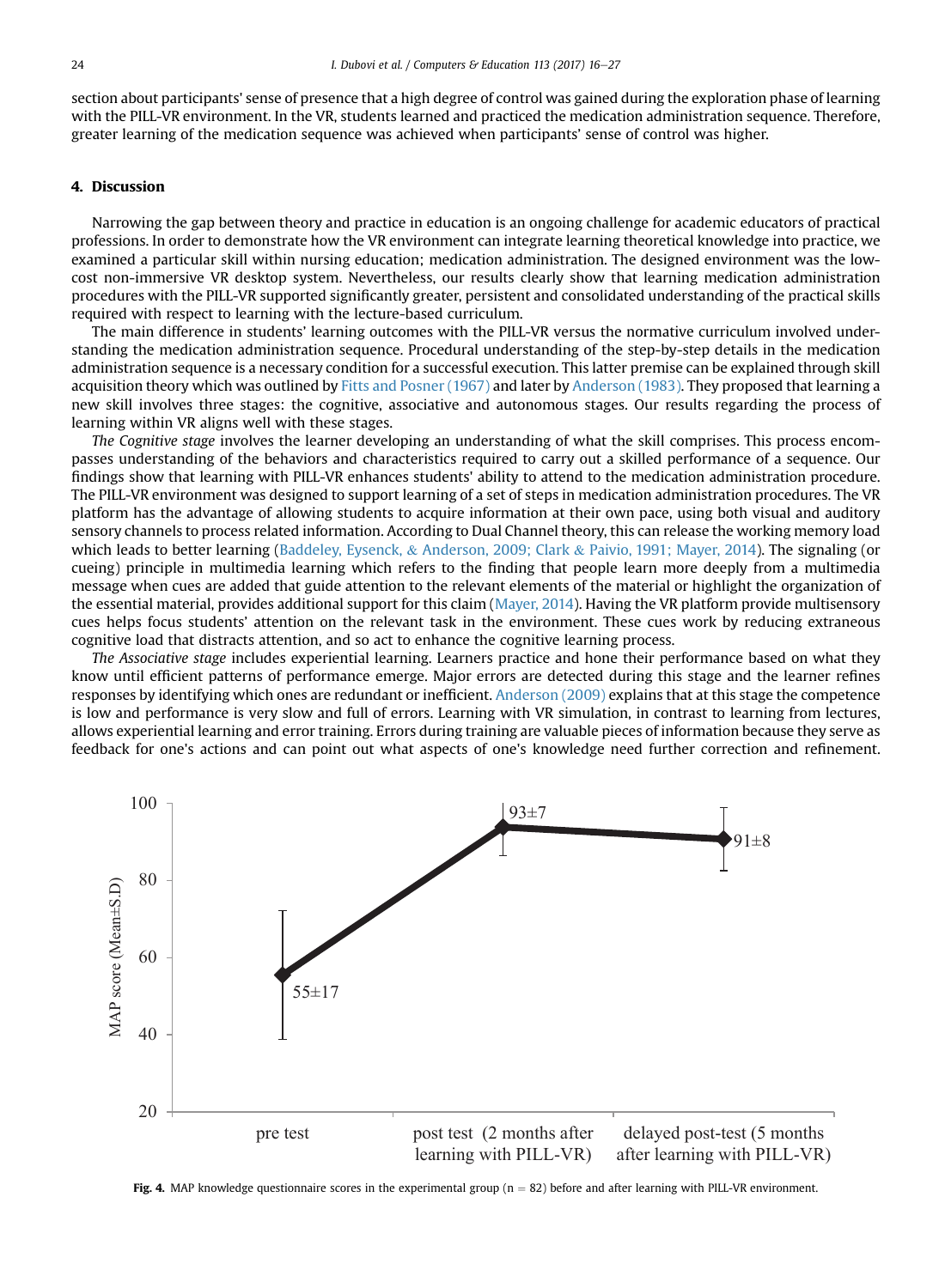<span id="page-9-0"></span>

Fig. 5. Type and frequency of medication administration errors made by students ( $n = 10$ ) in scenario A versus in scenario B in the PILL-VR environment.

| Table 3                                                                                                                                                   |  |
|-----------------------------------------------------------------------------------------------------------------------------------------------------------|--|
| Sense of Presence and Conceptual-Procedural Learning: Results of Pearson's Correlations between the PQ and MAP Scores in Experimental group ( $n = 82$ ). |  |

| MAP score                    | Interface Quality | Natural  | Involved/Control |
|------------------------------|-------------------|----------|------------------|
| Overall                      | 0.130             | $-0.009$ | $0.211*$         |
| Medication Admin, Sequence   | 0.047             | 0.012    | $0.231*$         |
| Basic Procedural Concepts    | 0.162             | 0.003    | 0.173            |
| Reasoning and Accountability | 0.126             | $-0.073$ | 0.025            |

Data represent the Pearson r.

 $*p < 0.05$ .

Exposure to errors during initial skill acquisition was found to improve retention, decision making, performance, and transfer of safer practices [\(Gardner, Abdelfattah, Wiersch, Ahmed,](#page-11-0) & [Willis, 2015; Ivancic IV](#page-11-0) & [Hesketh, 2000; Keith](#page-11-0) & [Frese, 2008](#page-11-0)). Our study points out that even when participants have correct declarative knowledge, which was acquired during the cognitive stage, they still tend to commit errors while actively applying their procedural knowledge in a VR simulator. The errors are followed by metacognitive strategies of error detection and elimination. This process is very valuable for a nursing student's education as part of their enculturation into common ward practice known as "error recovery" (identifying, interrupting, and correcting a medical error) [\(Henneman, Blank, Gawlinski,](#page-11-0) & [Henneman, 2006](#page-11-0)).

Interestingly, our findings show a positive correlation between experiences of the VR and learning: between control, as a subcategory of the sense of presence, and the learning outcomes. Specifically, as the sense of control increases, so does understanding of medication administration procedures. While developing the Presence Questionnaire, Witmer and Singer assumed that an increase in the sense of presence would increase learning and performance, but then they admitted that "yet we have no direct evidence to support our contention" ([Witmer](#page-11-0) & [Singer, 1998](#page-11-0), p. 239). Although sixteen years have passed since that assumption, there is still little research evidence for that assumption using Witmer and Singer's measurement tool ([Tüzün](#page-11-0) & Özdinç, 2016). In line with Tüzün and Özdinç's conclusions, we show an additional case for supporting this assumption with our positive, though small, correlation results. This result is important as it provides with a design principle for successful VR simulations for learning: ensuring that participants gain sufficient control of the environment is an important condition for learning. Moreover, presence is not a unique attribute of the environment, but it is induced by the fidelity of representation and the high degree of interaction and user control.

The principles of supporting students' active interaction and negotiation with the VR environment are paired with a strong sense of presence in which one feels psychologically present in a virtual context [\(Dawley](#page-10-0) & [Dede, 2014,](#page-10-0) pp. 723–734). Generally, the more immersive a virtual environment is, the greater the sense of presence users experience ([Gorini,](#page-11-0) [Capideville, De Leo, Mantovani,](#page-11-0) & [Riva, 2011](#page-11-0)). Although our intervention was based on using a non-immersive desktop VR, we have shown that it facilitates a strong sense of being engaged in the experience, a sense of presence. These findings are consistent with a few studies which showed that also low-immersion systems are capable of providing high-presence experience to users [\(Lee, Wong,](#page-11-0)  $&$  [Fung, 2010](#page-11-0)). This is important to future development of learning environments, as it shows us that well-designed non-immersive and low-cost desktop VRs can be highly conducive to learning, making them more accessible for learners in higher education.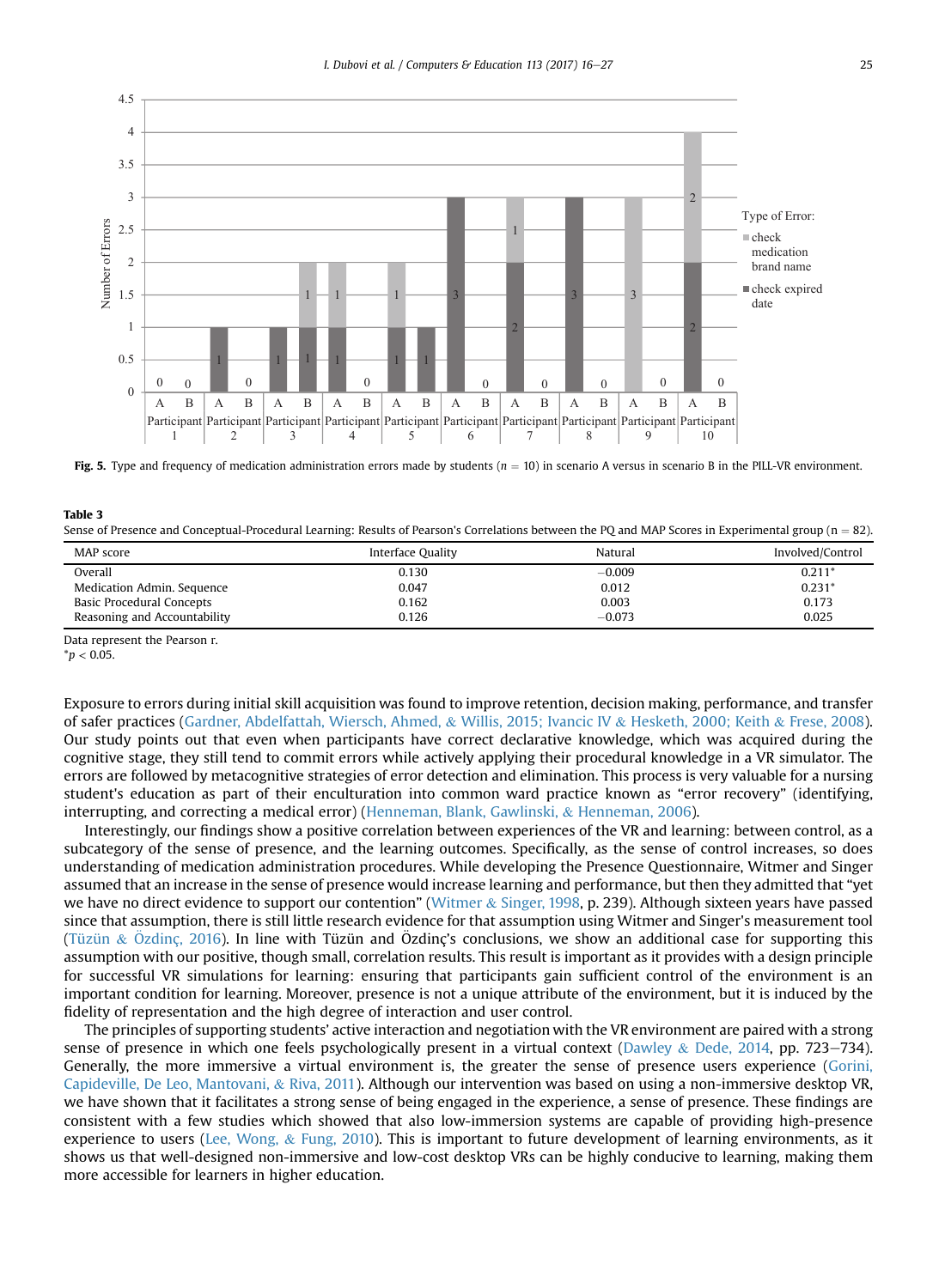<span id="page-10-0"></span>The Autonomous phase of skill acquisition was not the aim of the short training time with PILL-VR in this study. Nevertheless, our research suggests that training with the desktop VR provides a safe arena allowing students' knowledge to translate from declarative to procedural memory, which is more effective and robust against decay ([Kim, Ritter,](#page-11-0)  $\&$  [Koubek,](#page-11-0) [2013](#page-11-0); [Posner, 1973\)](#page-11-0).

## 4.1. Limitations

The present study has several limitations. Due to the need to prevent diffusion of the treatment between the comparison and the experimental groups, randomization did not apply in this study. Another limitation to our research was the dropout rate just before completing the post-test questionnaires in both, the comparison and the experimental groups. Since participation was voluntarily during a highly stressful semester, many students struggled to find the free time to complete the questionnaires. Furthermore, part of the MAP knowledge questionnaire was developed later, based on the pilot research that was conducted in parallel to the comparison group's learning. Therefore, the comparison group pre-test data does not include the reasoning and accountability subscale. While analyzing how learning with the PILL-VR facilitate learning we had collected randomly only ten video recordings and worksheets.

In order to evaluate the advantages of learning with PILL-VR, further work should be performed on a large scale of different types of healthcare providers (e.g., registered nurses), comparing not just to lecture based education but to other simulation approaches and tools (e.g., high-fidelity patient simulations).

#### 4.2. Conclusion

Simulation provides a mechanism for 'deliberate practice' in a safe, learning environment. Findings of this study revealed that virtual simulations can play a beneficial role in providing an opportunity for deliberate practice, and self-recognition of any potential errors before professional nursing skills are required in a real patient care setting. PILL-VR provides realistic, affordable and flexible possibilities to practice medication administration in any setting where internet access is available, with rehearsal opportunities that may not be possible to practice in real life. This study contributes to the professional education field by suggesting that a VR may provide greater access to practice opportunities in higher education, bridging the gap between the formal and practical learning of professionals, a crucial step in developing students' expertise.

### Acknowledgments

We appreciate and thank Ms. Dalit Wilhlem, the head of the clinical unit at the Department of Nursing, for her major contributions to planning and enacting the research, as well as a source of support. We are grateful to Eyal Ofeck, with whom we have designed and programmed our PILL-VR environment and thought through the many conundrums it has posed. We are especially grateful to the nursing students who voluntarily participated in our research and whose insights helped to improve PILL-VR environment.

This research was supported in part by the Cheryl Spencer Institute of Nursing Research, University of Haifa and by the MEITAL Foundation which assists Israeli institutions of higher education in advancing the use of e-learning technologies.

#### **References**

[Aebersold,](http://refhub.elsevier.com/S0360-1315(17)30114-8/sref1) [M.,](http://refhub.elsevier.com/S0360-1315(17)30114-8/sref1) [Tschannen,](http://refhub.elsevier.com/S0360-1315(17)30114-8/sref1) [D.,](http://refhub.elsevier.com/S0360-1315(17)30114-8/sref1) [Stephens,](http://refhub.elsevier.com/S0360-1315(17)30114-8/sref1) M., [Anderson,](http://refhub.elsevier.com/S0360-1315(17)30114-8/sref1) [P.,](http://refhub.elsevier.com/S0360-1315(17)30114-8/sref1) [&](http://refhub.elsevier.com/S0360-1315(17)30114-8/sref1) [Lei,](http://refhub.elsevier.com/S0360-1315(17)30114-8/sref1) [X.](http://refhub.elsevier.com/S0360-1315(17)30114-8/sref1) [\(2012\).](http://refhub.elsevier.com/S0360-1315(17)30114-8/sref1) [Second](http://refhub.elsevier.com/S0360-1315(17)30114-8/sref1) [Life](http://refhub.elsevier.com/S0360-1315(17)30114-8/sref1)®[: A new strategy in educating nursing students.](http://refhub.elsevier.com/S0360-1315(17)30114-8/sref1) Clinical Simulation in [Nursing, 8](http://refhub.elsevier.com/S0360-1315(17)30114-8/sref1)(9), e469-[e475.](http://refhub.elsevier.com/S0360-1315(17)30114-8/sref1)

[Aiken, L. H., Sloane, D. M., Bruyneel, L., Van den Heede, K., Grif](http://refhub.elsevier.com/S0360-1315(17)30114-8/sref2)fiths, P., Busse, R., …McHugh, M. D. (2014). Nurse staffing and education and hospital [mortality in nine European countries: A retrospective observational study.](http://refhub.elsevier.com/S0360-1315(17)30114-8/sref2) The Lancet, 383(9931), 1824–[1830](http://refhub.elsevier.com/S0360-1315(17)30114-8/sref2).

[American Nurses' Association,](http://refhub.elsevier.com/S0360-1315(17)30114-8/sref3) & [American Nurses Association Committee on Education. \(1965\).](http://refhub.elsevier.com/S0360-1315(17)30114-8/sref3) Educational preparation for nurse practitioners and assistants [to nurses: A position paper](http://refhub.elsevier.com/S0360-1315(17)30114-8/sref3). The Association.

Anderson, J. R. (1983). The architecture of cognition[. Cambridge, MA: Harvard University Press](http://refhub.elsevier.com/S0360-1315(17)30114-8/sref4).

Anderson, J. R. (2009). [Cognitive psychology and its implications](http://refhub.elsevier.com/S0360-1315(17)30114-8/sref5) (7th ed.). New-York: Worth Publishers.

Aspden, P., Wolcott, J., Bootman, J. L., & Cronenwett, L. R. (2006). [Committee on identifying and preventing medication errors: Preventing medication errors](http://refhub.elsevier.com/S0360-1315(17)30114-8/sref6). [Washington DC: The National Academies Press](http://refhub.elsevier.com/S0360-1315(17)30114-8/sref6).

[Baddeley, A. D., Eysenck, M. W., & Anderson, M. C. \(2009\).](http://refhub.elsevier.com/S0360-1315(17)30114-8/sref7) Memory. Hove: Psychology Press.

[Berkow, S., Virkstis, K., Stewart, J., & Conway, L. \(2008\). Assessing new graduate nurse performance.](http://refhub.elsevier.com/S0360-1315(17)30114-8/sref8) Journal of Nursing Administration, 38(11), 468-[474.](http://refhub.elsevier.com/S0360-1315(17)30114-8/sref8) [Burnet, D., & Smith, K. \(2000\). Lifelong learning: Bridging the gap between higher education and employers' needs: The UK prospects programme-a case](http://refhub.elsevier.com/S0360-1315(17)30114-8/sref9) study. [Industry and Higher Education, 14](http://refhub.elsevier.com/S0360-1315(17)30114-8/sref9)(5), 347-[350](http://refhub.elsevier.com/S0360-1315(17)30114-8/sref9).

Choi, D. H., Dailey-Hebert, A., & Simmons Estes, J. (2016). [Emerging tools and applications of virtual reality in education](http://refhub.elsevier.com/S0360-1315(17)30114-8/sref10). Hershey, PA: IGI Global.

[Clark, J. M., & Paivio, A. \(1991\). Dual coding theory and education.](http://refhub.elsevier.com/S0360-1315(17)30114-8/sref11) Educational Psychology Review, 3(3), 149-[210](http://refhub.elsevier.com/S0360-1315(17)30114-8/sref11).

Consorti, F., Mancuso, R., Nocioni, M., & Piccolo, A. (2012). Effi[cacy of virtual patients in medical education: A meta-analysis of randomized studies.](http://refhub.elsevier.com/S0360-1315(17)30114-8/sref12) [Computers](http://refhub.elsevier.com/S0360-1315(17)30114-8/sref12) & [Education, 59](http://refhub.elsevier.com/S0360-1315(17)30114-8/sref12)(3),  $1001-1008$ .

[Cook, D. A., Erwin, P. J., & Triola, M. M. \(2010\). Computerized virtual patients in health professions education: A systematic review and meta-analysis.](http://refhub.elsevier.com/S0360-1315(17)30114-8/sref13) [Academic Medicine, 85](http://refhub.elsevier.com/S0360-1315(17)30114-8/sref13)(10), 1589-[1602](http://refhub.elsevier.com/S0360-1315(17)30114-8/sref13).

Dawley, L., & Dede, C. (2014). [Situated learning in virtual worlds and immersive simulations. In Handbook of research on educational communications and](http://refhub.elsevier.com/S0360-1315(17)30114-8/sref15) technology[. Springer New York.](http://refhub.elsevier.com/S0360-1315(17)30114-8/sref15)

Delp, S. L., Anderson, F. C., Arnold, A. S., Loan, P., Habib, A., John, C. T., … [Thelen, D. G. \(2007\). OpenSim: Open-source software to create and analyze dynamic](http://refhub.elsevier.com/S0360-1315(17)30114-8/sref16) simulations of movement. Biomedical Engineering, IEEE Transactions on,  $54(11)$ ,  $1940-1950$ .

Dubovi, I. T., Levy, S., & Dagan, E. (2015). PILL-VR: Pharmacology InterLeaved learning virtual reality, simulated 3D hospital ward. Created with Opensim. University of Haifa [http://opensimulator.org/wiki/Main\\_Page.](http://opensimulator.org/wiki/Main_Page)